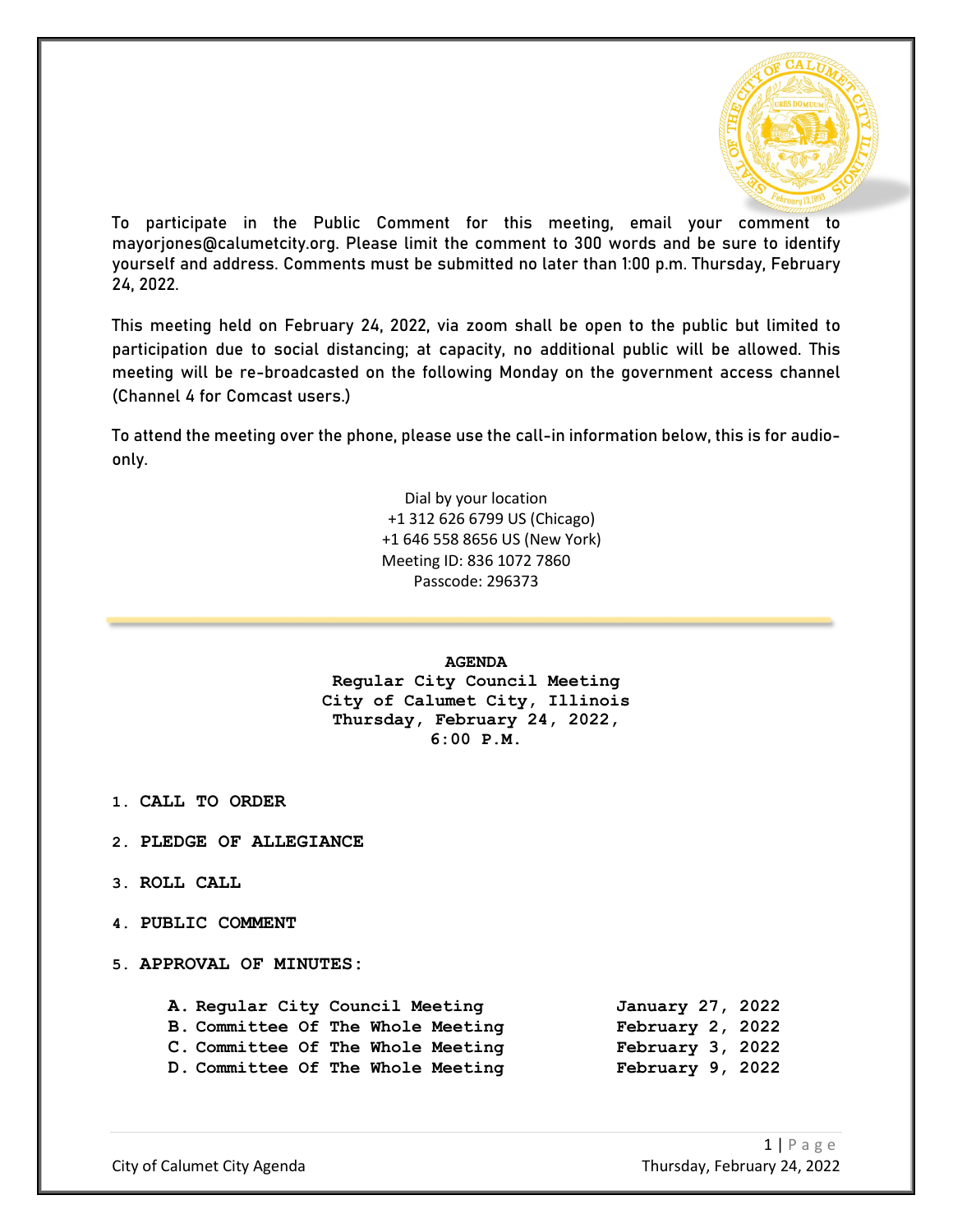# **6. REPORTS OF STANDING COMMITTEES**

### **7. CITY COUNCIL REPORTS**

| Mayor Jones       |                      |
|-------------------|----------------------|
| City Clerk Figgs  |                      |
|                   | City Treasurer Tarka |
|                   | Alderman Navarrete   |
| Alderman Wilson   |                      |
| Alderman Tillman  |                      |
| Alderman Williams |                      |
| Alderman Gardner  |                      |
| Alderman Patton   |                      |
| Alderman Smith    |                      |
|                   |                      |

## **8. INFORMATIONAL ITEMS TO BE ACCEPTED AND PLACED ON FILE**

- **A. City Clerk Nyota Figgs submitting a report of revenue collected for the month of January 2022.**
- **B. ComEd Encourages Illinois Students to Apply for College Scholarships of Up to \$10,000.00 each.**
- **C. Notification of receipt of \$200,000 grant for Congratulations on being approved by the Federal Highway Administration (FHWA) for grant funding assistance through the State's FY '21 Recreational Trails Program. Your project has been assigned the above referenced project number and approved for the dollar amount indicated.**

## **9. NEW BUSINESS:**

- **A. Various Action Items- considerations of and possible action:**
	- **1. Motion to approve an extension of Republic Services Waste Contract until March 1, 2022 to January 1, 2023 and direct the City Attorney to Draft an agreement and the Mayor to sign all necessary documents.**
	- **2.Motion to grant the Firefighter's Union request for sick time leave for a period of up to six (6) months for the employee stated in the attached communication.**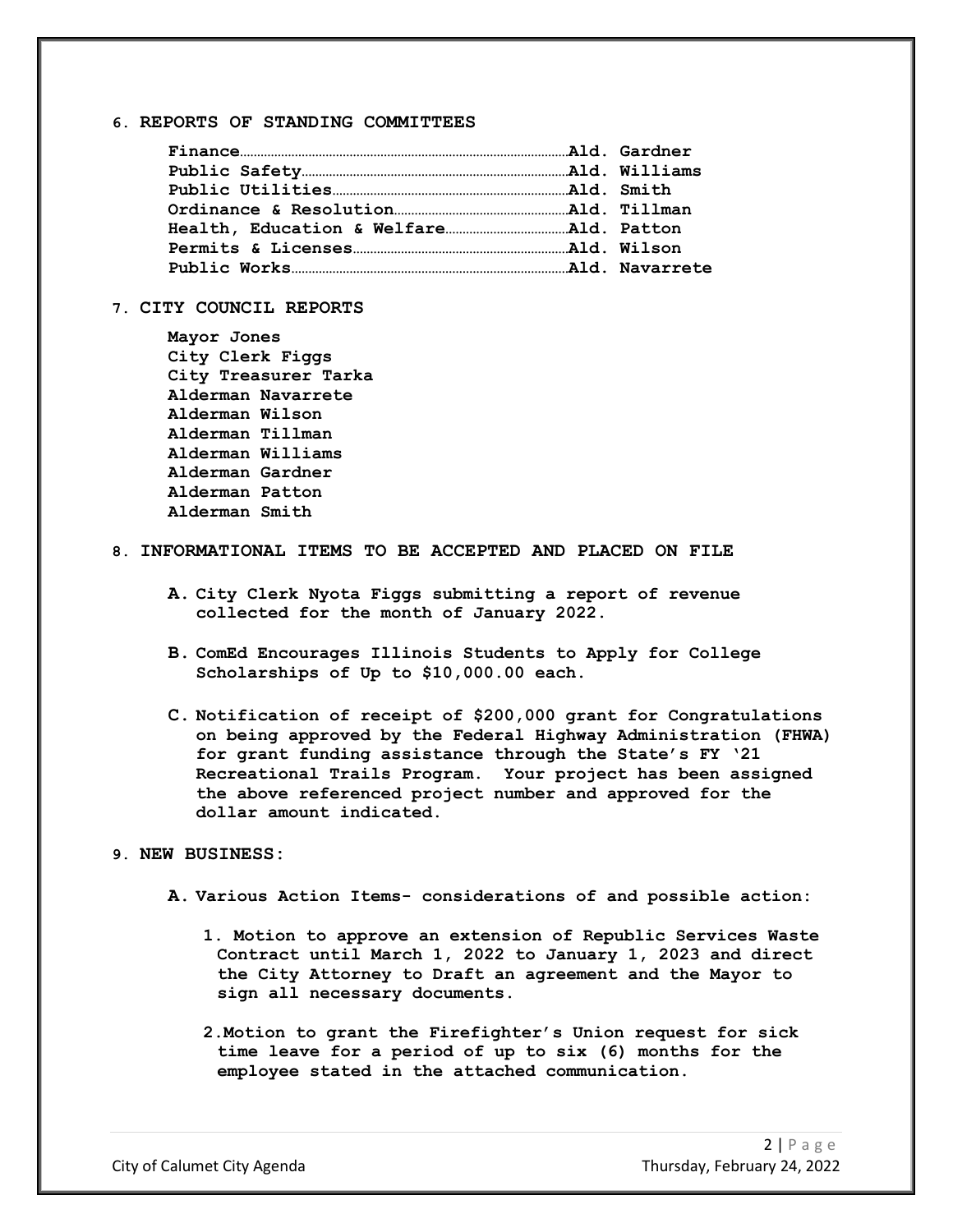### **B. Building Permits**

**1.New Fence Construction**

**359 Madison Ave. Privacy 3rd Ward**

**2.New Garage Construction**

#### **C. RESOLUTIONS AND ORDINANCES:**

- **1.South Suburban Mayors and Managers (SSMMA) Surface Transportation Program (STP) City of Calumet City – 2022 Grant Application.**
- **2.A Resolution Authorizing and Approving Agreement with Metropolitan Industries, Inc to Provide Wireless Monitoring Services.**
- **3.A resolution acknowledging that Calumet City is a certified age friendly community and acknowledging the efforts of the Community and Economic Development department and all seniors in Calumet City who attended the workshops.**

### **D. FINANCIAL MATTERS:**

- **1.Motion to accept and execute an Agreement with Farnsworth Group to provide professional engineering and surveying services for the Metropolitan Water Reclamation District of Greater Chicago's (MWRDGC) Green Infrastructure Partnership. This Agreement for services shall be on a Time and Material basis not to exceed \$109, 410.00. This program by the MWRDGC will provide funding to install permeable pavers on 4 alleys in Wards 1, 2 and 3 (discussed and approved at COW Mtg; account#01099-52600.**
- **2.Approve costs payable to Republic Services for invoice #0721-006981919, authorize the City Treasurer to remit payment in the amount of \$7,436.35 and charge account #01041-52141.**
- **3.Approve costs payable to Republic Services for invoice #0721-007081255, authorize the City Treasurer to remit payment in the amount of \$6,018.55 and charge account #01041-52141.**
- **4.Approve costs payable to River Oaks L & E Automotive for invoice #6624; authorize the City Treasurer to remit payment in the amount of \$6,665.95 and charge account #01041-54150.**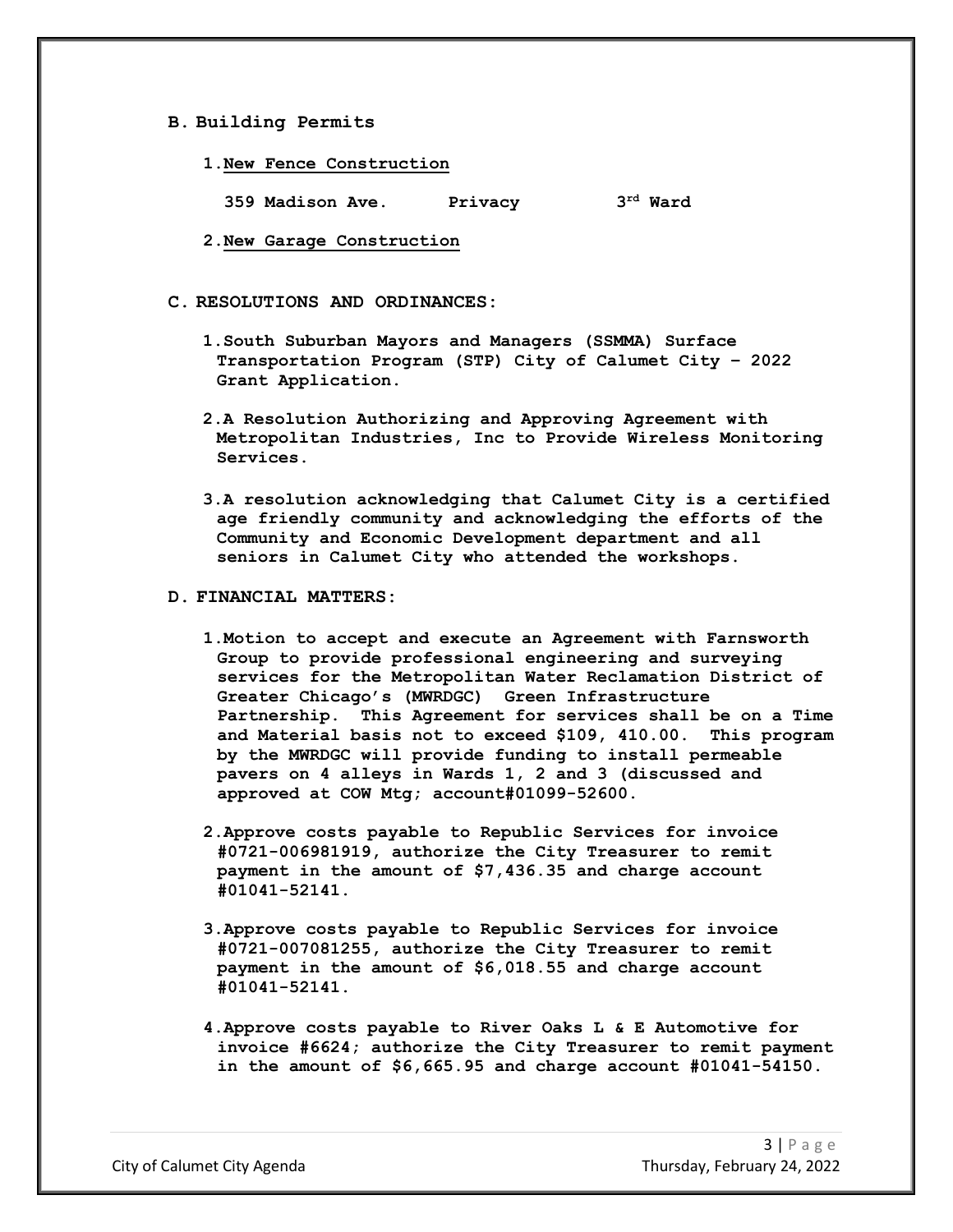- **5.Approve payment to Benford Brown & Associates for invoice #14282; authorize the City Treasurer to remit payment in the amount of \$12,755.30 and charge account #01099-52610.**
- **6.Motion to approve costs payable to Mott MacDonald for the Dolton State Street Project as the engineering match for STP-Local Grant, in the amount of \$5,648.17 and direct City Treasurer Tarka to remit payment from account #01099 52600.**
- **7.Approve payment to Black Dove Design Company for invoice dated 12/1/2021; authorize the City Treasurer to remit payment in the amount of \$6,195.00 and charge account #01028-55120.**
- **8.Approve payment to Axon Enterprise Inc. for Axon Body Worn Cameras purchased in 2021; authorize the City Treasurer to remit the 2nd installment payment in the amount of \$59,790.00 and charge account #06860-57117.**
- **9.Approve payment to Axon Enterprise Inc. for Axon Fleet Vehicle Cameras purchased in 2021; authorize the City Treasurer to remit the 2nd installment payment in the amount of \$9,504.00 and charge account #01060-55114.**
- **10.Approve payment to ef Design Group Inc. (Quote #1045) for February 2022 City Newsletter; authorize the City Treasurer to remit payment in the amount of \$13,251.29 and charge account #01099-52351.**
- **11.Approve payment to Teska Associates, Inc. for invoice #11811; authorize the City Treasurer to remit payment in the amount of \$12,788.75 and charge account #01099-52600.**
- **12.Approve payment to OnSolve for CodeRED annual contract 4/8/22 to 4/7/23; authorize the City Treasurer to remit payment in the amount of \$24,900.00 and charge account #01099-52020.**
- **13.Approve payment to Pro Shred for invoice #990093297(\$650.00) and invoice #990093171(\$750.00); authorize the City Treasurer to remit payment in the total amount of \$1,400.00 and charge account #01099-52990.**
- **14.Approve payment to National Office Works, Inc for multipurpose tables, chairs, and cart; authorize the City Treasurer to remit payment in the amount of \$12,208.84 and charge account #06617-55135.**
- **15.Approve costs payable to Farnsworth Group for invoice #230391 (project #0210768.00); authorize the City Treasurer**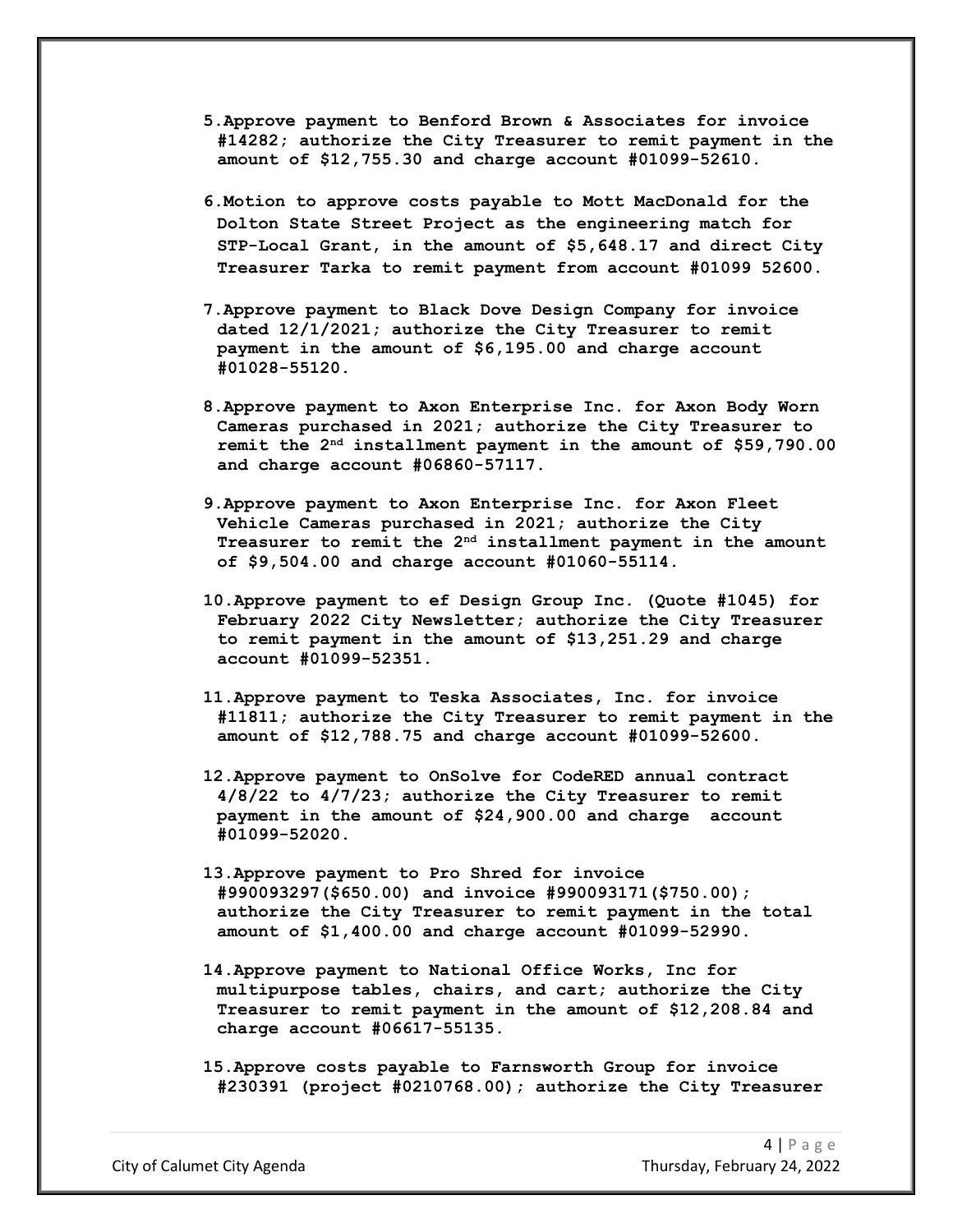**to remit payment in the amount of \$5,202.00 and charge account #01099-52600.**

- **16.Approve payment to ESO for the annual service for EMS, scheduling, and fire reporting software; authorize the City Treasurer to remit payment in the amount of \$17,226.72 and charge account #06607-52483.**
- **17.Approve payment to G2 Concrete Inc. for the tear out and pouring of new concrete at Station 1 West side entrance; authorize the City Treasurer to remit payment in the amount of \$8,100.00 and charge account #06617-55103.**
- **18.Approve payment to Benford Brown & Associates for invoice #14283; authorize the City Treasurer to remit payment in the amount of \$7,628.70 and charge account #01099-52610.**
- **19.Approve settlement agreement for Timothy McGannon v. Calumet City; authorize the City Treasurer to remit payment in the amount listed in communication and charge account #01050-52131.**
- **20.Approve costs payable to Mott MacDonald for the Dolton State Street Project as the engineering match for STP-Local Grant; authorize the City Treasurer to remit payment in the amount of \$5,648.17 and charge account #01099-52600.**
- **21.Approve settlement agreement for Michael Wyrwicki v. Calumet City; authorize the City Treasurer to remit payment in the amount listed in communication and charge account #.**
- **22.Approve proposal from KSM Logistics LLC for new desktop packages in City Hall; authorize the City Treasurer to remit payment in the amount of \$16,942.08 and charge account #01028-55143.**
- **23.Approve proposal from KSM Logistics LLC for new desktop packages in the Clerk's Office; authorize the City Treasurer to remit payment in the amount of \$8,345.34 and charge account #01028-55143.**
- **24.Approve proposal from KSM Logistics LLC for new desktop packages in Inspectional Services; authorize the City Treasurer to remit payment in the amount of \$15,178.56 and charge account #01028-55143.**
- **25.Approve proposal from JensenIT for Crowdstrike protection; authorize the City Treasurer to remit payment in the amount of \$12,922.83 and charge account #01060-52335.**